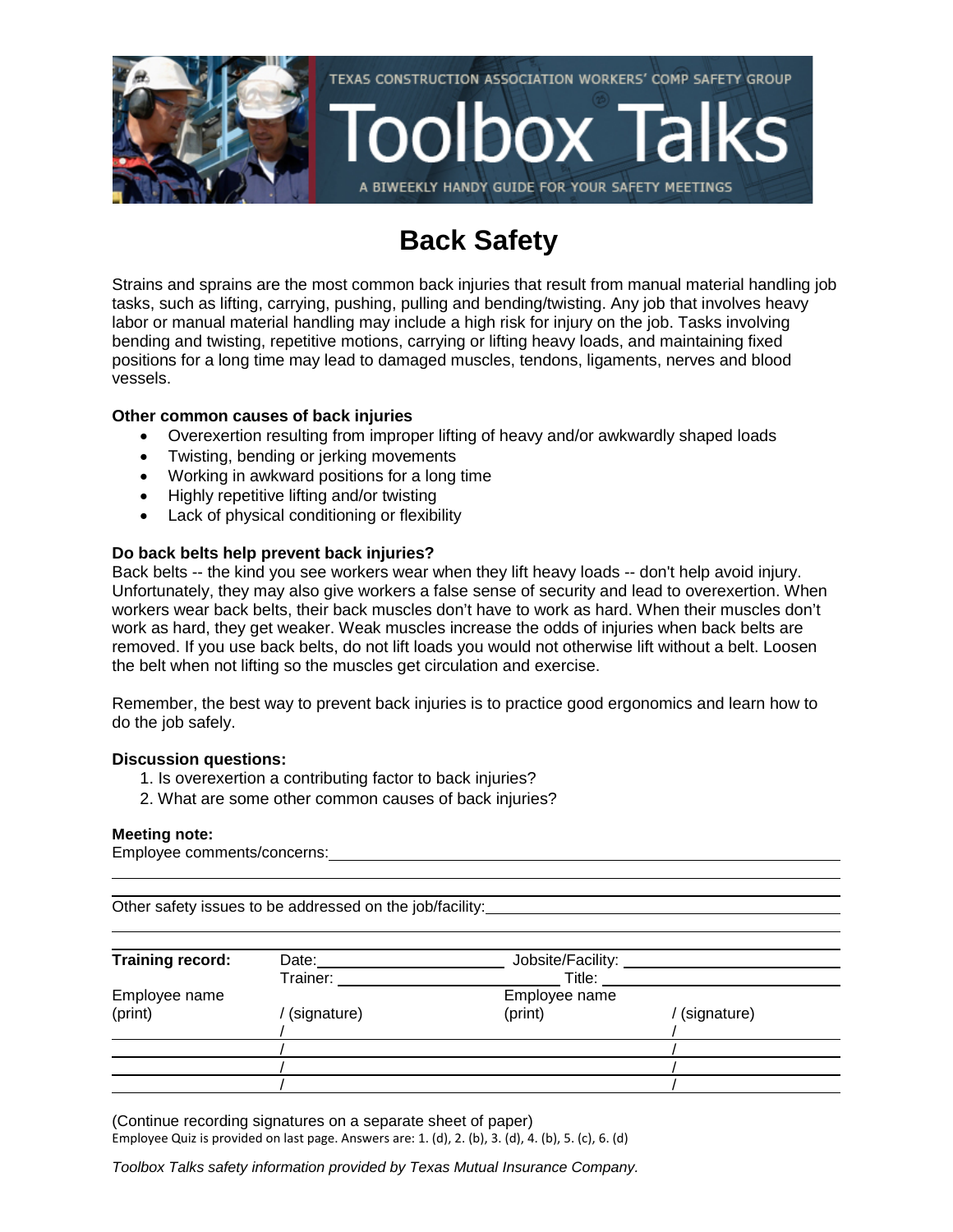

# **Back Safety**

Planning is the key to keeping your back safe when lifting.

## **Proper lifting techniques**

- Size up the load (load capacity) and determine if you can lift it safely
- Ask for help, or use dollies or other material handling equipment
- Center the load between your legs and shoulders
- Lift with your legs, keeping the object as close to your body as possible
- Keep your back straight as you lift
- Break the load into smaller loads, and take more trips
- Always push; never pull
- Never twist while carrying an object

## **ALWAYS THINK BEFORE YOU LIFT!**